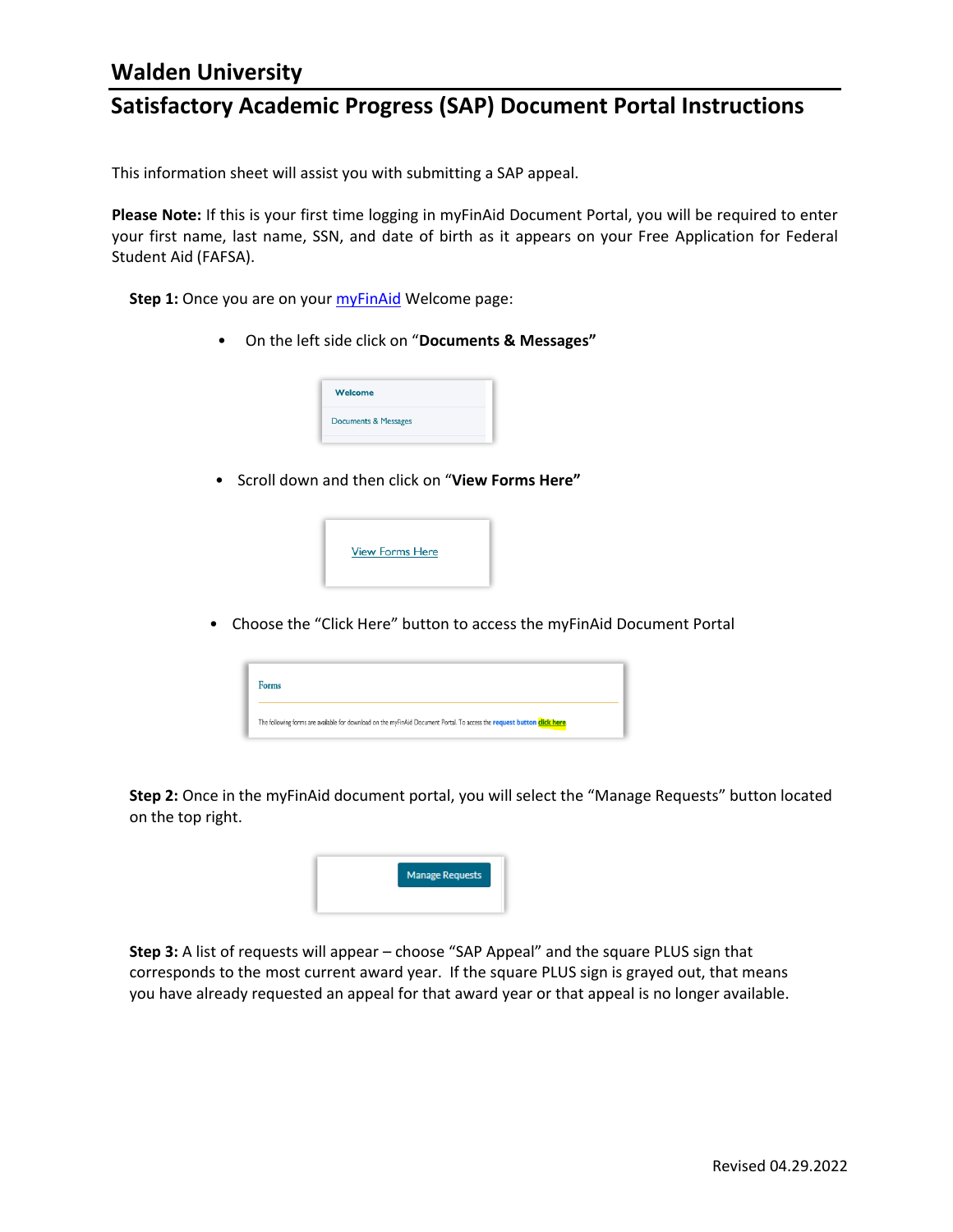## **Satisfactory Academic Progress (SAP) Document Portal Instructions**

| <b>Manage Requests</b>                                                                                                                                                                                                    |           |           |  |  |
|---------------------------------------------------------------------------------------------------------------------------------------------------------------------------------------------------------------------------|-----------|-----------|--|--|
| You can request to open an appeal or upload a specific document or close the request if you no<br>longer wish to proceed. If you are unsure which award year to choose for a request, please confirm<br>with your school. |           |           |  |  |
| Request Type                                                                                                                                                                                                              | 2022-2023 | 2021-2022 |  |  |
| SAP Appeal                                                                                                                                                                                                                |           |           |  |  |

**Step 4:** A window will appear for you to type a statement explaining the reason for requesting the SAP Appeal. Once you complete your statement, click "Submit".

| <b>Add Request</b>                           |                                                                                                                                                                                                                                                                                                             |
|----------------------------------------------|-------------------------------------------------------------------------------------------------------------------------------------------------------------------------------------------------------------------------------------------------------------------------------------------------------------|
| SAP Appeal -- 2021-2022                      |                                                                                                                                                                                                                                                                                                             |
|                                              | You are requesting for the Office of Financial Aid to review your unexpected, unusual, and temporary<br>circumstance and documentation in regard to your lack of academic progress. If you have any<br>additional questions once you have completed all the required steps, please feel free to contact us. |
| Please explain your reason for this request. |                                                                                                                                                                                                                                                                                                             |
|                                              |                                                                                                                                                                                                                                                                                                             |
| Characters left: 255/255                     |                                                                                                                                                                                                                                                                                                             |
|                                              | Go Back<br>Submit                                                                                                                                                                                                                                                                                           |

**Step 5:** After you will click "Submit", a confirmation box will appear – click "OK".



**Step 6:** Click the "Appeals" button on the left and a tile will appear showing your SAP Appeal task.

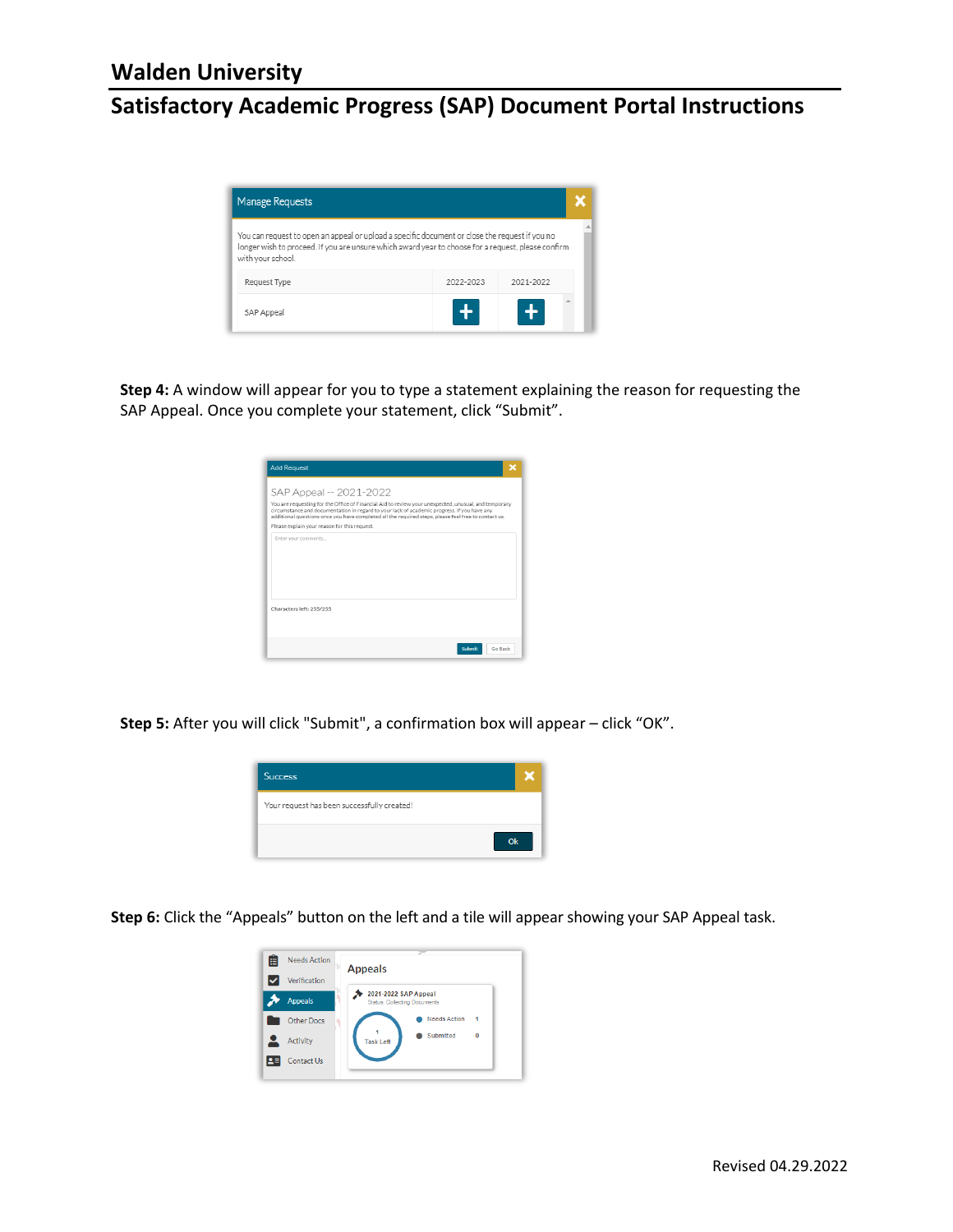## **Satisfactory Academic Progress (SAP) Document Portal Instructions**

**Step 7:** Click in the tile box to see the SAP Appeal task.

| 2021 - 2022 SAP Appeal                                                                                                                                                                              |  |
|-----------------------------------------------------------------------------------------------------------------------------------------------------------------------------------------------------|--|
| Below is the list of items the Office of Financial Aid needs you to complete for the satisfactory academic progress appeal process. Click on any section to view the detailed list of requirements. |  |
| > SAP Appeal                                                                                                                                                                                        |  |
|                                                                                                                                                                                                     |  |

**Step 8:** Click the left black and white arrow button to display the SAP appeal form and then click the "Fill Out" button to start completing the SAP Appeal Web Form.

| 2021 - 2022 SAP Appeal                                                                                                                                                                                                                                                                                                                                                                                                                                                                                                                         |                  |  |
|------------------------------------------------------------------------------------------------------------------------------------------------------------------------------------------------------------------------------------------------------------------------------------------------------------------------------------------------------------------------------------------------------------------------------------------------------------------------------------------------------------------------------------------------|------------------|--|
| Below is the list of items the Office of Financial Aid needs you to complete for the satisfactory academic progress appeal process. Click on any section to view the detailed list of requirements.                                                                                                                                                                                                                                                                                                                                            |                  |  |
| <b>SAP Appeal</b>                                                                                                                                                                                                                                                                                                                                                                                                                                                                                                                              |                  |  |
| You have been identified as having falled to meet Satisfactory Academic Progress. To continue with your SAP appeal you must complete the SAP Appeal web form. When completing the web form you must provide the following in y<br>. Extenuating circumstances that caused you to fall to meet Satisfactory Academic Progress<br>. What has changed that will enable you to meet Satisfactory Academic Progress at the next evaluation<br>. The steps you will take to ensure you continue to meet Satisfactory Academic Progress in the future |                  |  |
| You may be required to provide supporting documentation of your extenuating circumstances.                                                                                                                                                                                                                                                                                                                                                                                                                                                     |                  |  |
| Request to extend financial aid eligibility.                                                                                                                                                                                                                                                                                                                                                                                                                                                                                                   |                  |  |
| <b>Appeal Status: Open</b>                                                                                                                                                                                                                                                                                                                                                                                                                                                                                                                     |                  |  |
| SAP Appeal Web Form @                                                                                                                                                                                                                                                                                                                                                                                                                                                                                                                          | <b>DIFIL Out</b> |  |
|                                                                                                                                                                                                                                                                                                                                                                                                                                                                                                                                                | Submit           |  |

**Step 9:** Read the instructions and click "Continue".

| 2021/2022 Satisfactory Academic Progress Appeal            |                                                                                                                                                                                                                                                                                                                                                                                                                                                                                                                                                                                                                                                                                                                    |
|------------------------------------------------------------|--------------------------------------------------------------------------------------------------------------------------------------------------------------------------------------------------------------------------------------------------------------------------------------------------------------------------------------------------------------------------------------------------------------------------------------------------------------------------------------------------------------------------------------------------------------------------------------------------------------------------------------------------------------------------------------------------------------------|
| Instructions<br>Demographics<br>Statement<br>Review & Sign | Instructions<br>Satisfactory academic progress requirements for the receipt of federal aid are separate and distinct from the university's academic progress requirements. By submitting an appeal, you are acknowledging that you have been o<br>and/or you have reached the maximum academic time frame for the receipt of federal aid according to the "Walden University Satisfactory Academic Progress Standards" as published in the Walden Student Handbook and the Finan<br>To appeal the cancellation of your pending federal aid, you must document that unexpected, unusual, and temporary circumstances, including challenges related to the COVID - 19 national emergency, affected your ability to p |
| Return to Student Tasks                                    | For detailed information on the SAP Policy at Walden University please click here.                                                                                                                                                                                                                                                                                                                                                                                                                                                                                                                                                                                                                                 |
|                                                            |                                                                                                                                                                                                                                                                                                                                                                                                                                                                                                                                                                                                                                                                                                                    |

**Step 10:** Your demographics will appear – click "Continue".

| 2021/2022 Satisfactory Academic Progress Appeal                                    |                                                                                                |            |
|------------------------------------------------------------------------------------|------------------------------------------------------------------------------------------------|------------|
| <b>SOUTHERN IN</b><br>Instructions<br>> Demographics<br>Statement<br>Review & Sign | Demographics<br>Please correct the following information if needed.<br>- First Name:<br>Walden |            |
| Return to Student Tasks                                                            | *Last Name:<br>Testing<br>· Phone:<br>(555)555-5555                                            |            |
|                                                                                    | $+$ Back                                                                                       | Continue > |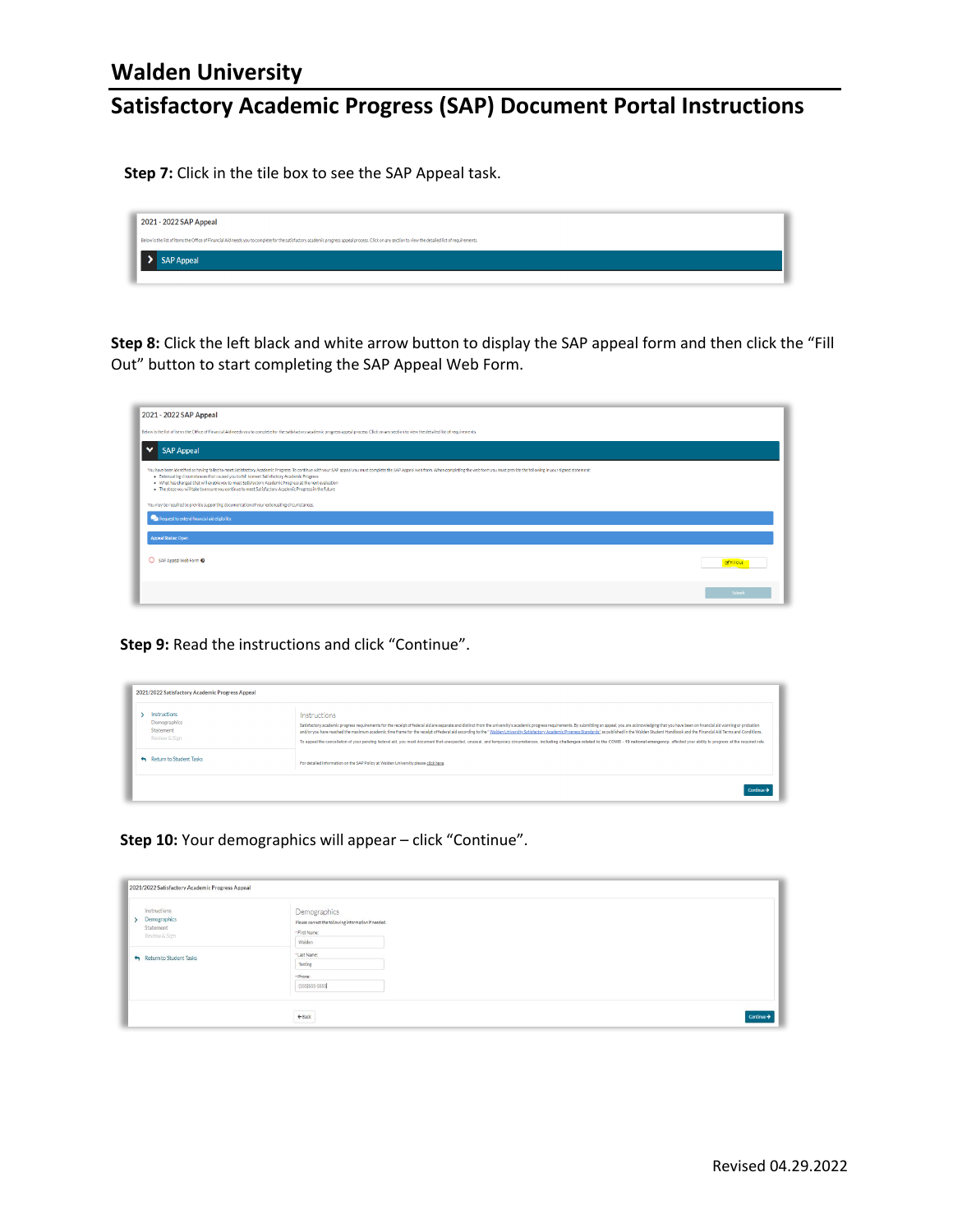## **Satisfactory Academic Progress (SAP) Document Portal Instructions**

**Step 11:** Read the Statement Instructions and then do the following:

- $\triangleright$  enter your appeal explanation in the box,
- $\triangleright$  check the "I will provide supporting documentation", and
- > click "Continue".

| Request to extend financial aid eligibility.          |  |
|-------------------------------------------------------|--|
| Required: enter your statement                        |  |
|                                                       |  |
|                                                       |  |
| $\boxed{\Box}$ will provide supporting documentation. |  |
|                                                       |  |
| $\leftarrow$ Back<br>Continue-                        |  |

**Step 12:** Enter your E-Sign Password at the bottom of the page and then click the "E-Sign" button. Your E-Sign password is the password you use to log in to you myFinAid Document Portal account.

| * E-Sign Password @              |        |
|----------------------------------|--------|
| Opt out of E-Sign @<br><b>NO</b> |        |
|                                  | E-Sign |

**Step 13:** Once you have completed E-Signing your document, you will receive a success box – click "OK".

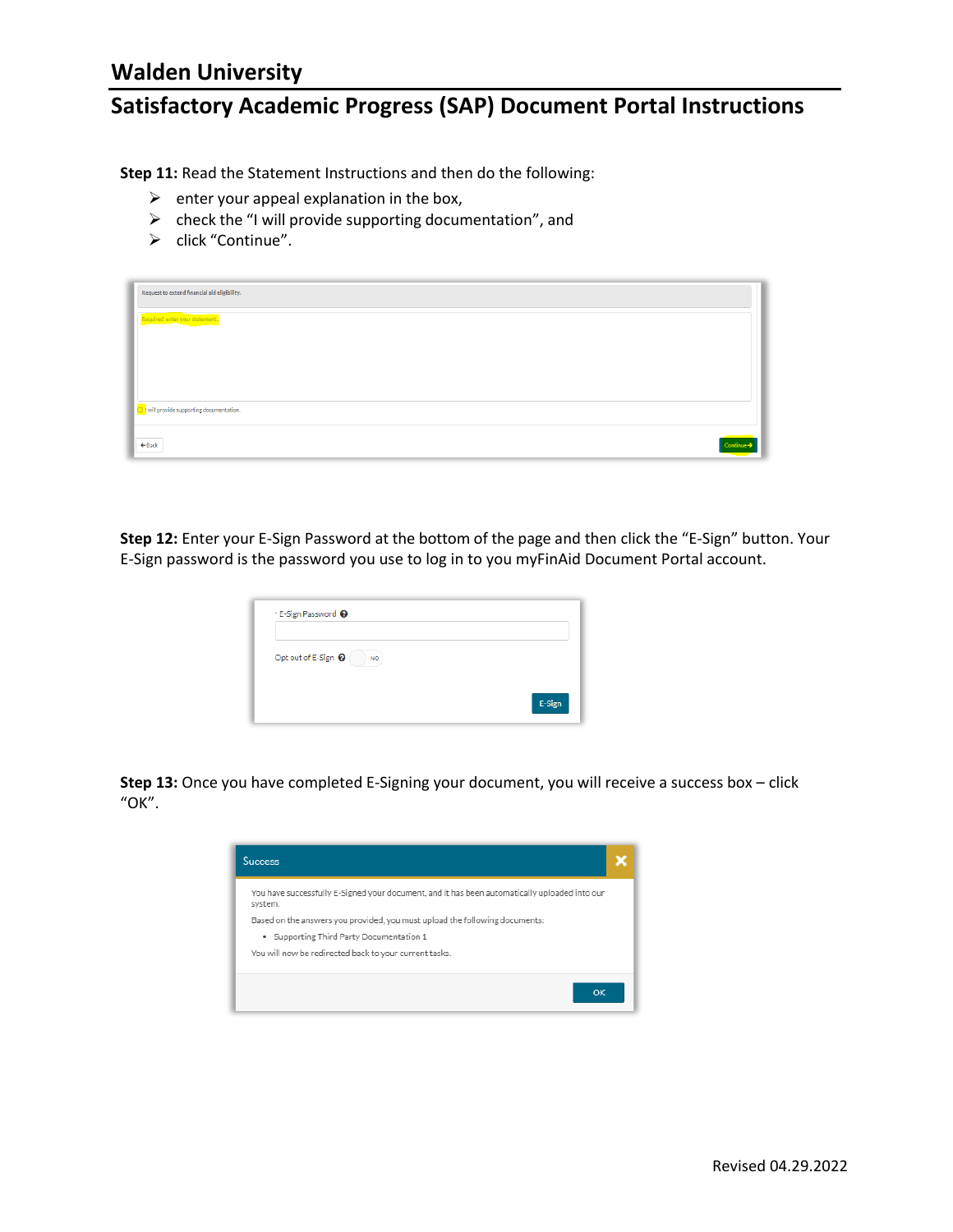# **Satisfactory Academic Progress (SAP) Document Portal Instructions**

**Step 14:** You are now required to upload your supporting third party documents by clicking "Upload".

| 2021 - 2022 SAP Appeal                                                                                                                                                                                                                                                                                                                                                                                                                                                                                                                         |                 |                              |  |
|------------------------------------------------------------------------------------------------------------------------------------------------------------------------------------------------------------------------------------------------------------------------------------------------------------------------------------------------------------------------------------------------------------------------------------------------------------------------------------------------------------------------------------------------|-----------------|------------------------------|--|
|                                                                                                                                                                                                                                                                                                                                                                                                                                                                                                                                                |                 |                              |  |
| Below is the list of items the Office of Financial Aid needs you to complete for the satisfactory academic progress appeal process. Click on any section to view the detailed list of requirements.                                                                                                                                                                                                                                                                                                                                            |                 |                              |  |
| <b>SAP Appeal</b><br>$\checkmark$                                                                                                                                                                                                                                                                                                                                                                                                                                                                                                              |                 |                              |  |
| You have been identified as having failed to meet Satisfactory Academic Progress. To continue with your SAP appeal you must complete the SAP Appeal web form. When completing the web form you must provide the following in y<br>. Extenuating circumstances that caused you to fail to meet Satisfactory Academic Progress<br>. What has changed that will enable you to meet Satisfactory Academic Progress at the next evaluation<br>. The steps you will take to ensure you continue to meet Satisfactory Academic Progress in the future |                 |                              |  |
| You may be required to provide supporting documentation of your extenuating circumstances.                                                                                                                                                                                                                                                                                                                                                                                                                                                     |                 |                              |  |
| Request to extend financial aid eligibility.                                                                                                                                                                                                                                                                                                                                                                                                                                                                                                   |                 |                              |  |
| <b>Appeal Status: Open</b>                                                                                                                                                                                                                                                                                                                                                                                                                                                                                                                     |                 |                              |  |
| SAP Appeal Web Form @                                                                                                                                                                                                                                                                                                                                                                                                                                                                                                                          |                 | <b>D</b> <sup>Fill</sup> Out |  |
| Download                                                                                                                                                                                                                                                                                                                                                                                                                                                                                                                                       | Date Filled Out |                              |  |
| SAP Request Form odf                                                                                                                                                                                                                                                                                                                                                                                                                                                                                                                           | 04/28/2022      |                              |  |
| O Upload Supporting Documentation @                                                                                                                                                                                                                                                                                                                                                                                                                                                                                                            |                 |                              |  |
|                                                                                                                                                                                                                                                                                                                                                                                                                                                                                                                                                |                 | ↑ Upload                     |  |
|                                                                                                                                                                                                                                                                                                                                                                                                                                                                                                                                                |                 |                              |  |
|                                                                                                                                                                                                                                                                                                                                                                                                                                                                                                                                                |                 | Submit                       |  |
|                                                                                                                                                                                                                                                                                                                                                                                                                                                                                                                                                |                 |                              |  |

**Step 15:** Once all pages have been uploaded, click "Submit".

| 2021 - 2022 SAP Appeal                                                                                                                                                                                                                                                                                                                                                                                                                                                                                                                         |                 |                   |
|------------------------------------------------------------------------------------------------------------------------------------------------------------------------------------------------------------------------------------------------------------------------------------------------------------------------------------------------------------------------------------------------------------------------------------------------------------------------------------------------------------------------------------------------|-----------------|-------------------|
| Below is the list of items the Office of Financial Aid needs you to complete for the satisfactory academic progress appeal process. Click on any section to view the detailed list of requirements.                                                                                                                                                                                                                                                                                                                                            |                 |                   |
| <b>SAP Appeal</b><br>$\checkmark$                                                                                                                                                                                                                                                                                                                                                                                                                                                                                                              |                 |                   |
| You have been identified as having failed to meet Satisfactory Academic Progress. To continue with your SAP appeal you must complete the SAP Appeal web form. When completing the web form you must provide the following in y<br>. Extenuating circumstances that caused you to fail to meet Satisfactory Academic Progress<br>. What has changed that will enable you to meet Satisfactory Academic Progress at the next evaluation<br>. The steps you will take to ensure you continue to meet Satisfactory Academic Progress in the future |                 |                   |
| You may be required to provide supporting documentation of your extenuating circumstances.                                                                                                                                                                                                                                                                                                                                                                                                                                                     |                 |                   |
| Request to extend financial aid eligibility.                                                                                                                                                                                                                                                                                                                                                                                                                                                                                                   |                 |                   |
| <b>Appeal Status: Open</b><br>SAP Appeal Web Form @                                                                                                                                                                                                                                                                                                                                                                                                                                                                                            |                 | <b>E</b> Fill Out |
| Download                                                                                                                                                                                                                                                                                                                                                                                                                                                                                                                                       | Date Filled Out |                   |
| SAP Request Form.pdf                                                                                                                                                                                                                                                                                                                                                                                                                                                                                                                           | 04/28/2022      |                   |
| Upload Supporting Documentation @                                                                                                                                                                                                                                                                                                                                                                                                                                                                                                              |                 | + Add Page(s)     |
| Filename                                                                                                                                                                                                                                                                                                                                                                                                                                                                                                                                       | Date Uploaded   |                   |
| SAP Documents.pdf                                                                                                                                                                                                                                                                                                                                                                                                                                                                                                                              | 04/28/2022      |                   |
|                                                                                                                                                                                                                                                                                                                                                                                                                                                                                                                                                |                 |                   |
|                                                                                                                                                                                                                                                                                                                                                                                                                                                                                                                                                |                 | Submit            |

**Step 16:** You must click the "Finish" button for the Office of Financial Aid to receive your SAP appeal documentation.

| 2021 - 2022 SAP Appeal                                                                                        |        |
|---------------------------------------------------------------------------------------------------------------|--------|
| After you click finish you will be prevented from making further changes while your files are being reviewed. |        |
| > SAP Appeal                                                                                                  |        |
|                                                                                                               | Finish |